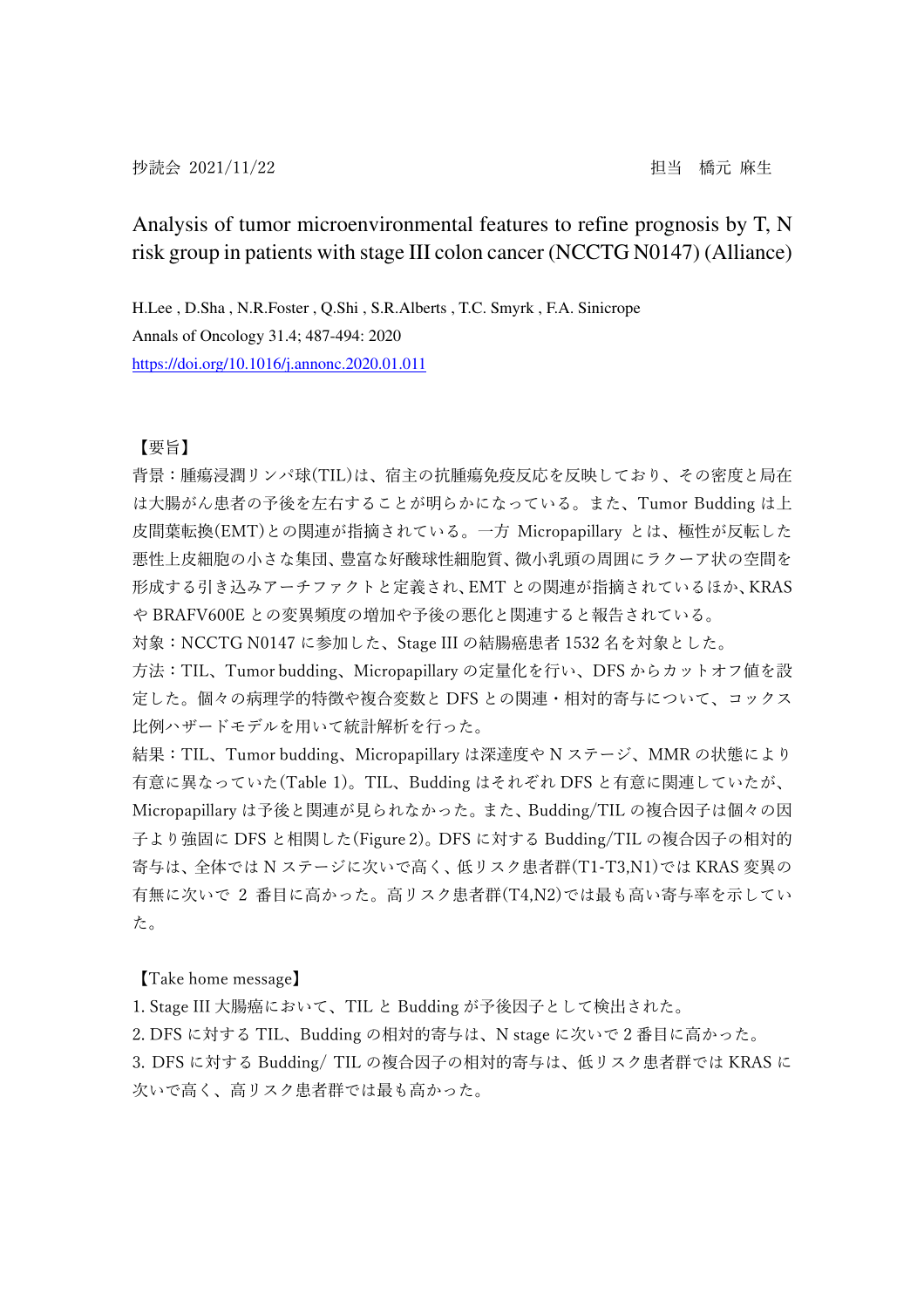

Figure 1. Representative colon adenocarcinomas with invasive margin showing (A) high budding/low TILs or (B) low budding/high TILs, per definitions provided in Methods. (C) Representative colon carcinoma with micropapillary architecture (see Methods). Images display hematoxylin- and eosin-stained tissue sections at x200 magnification (A, B) and x100 magnification (C).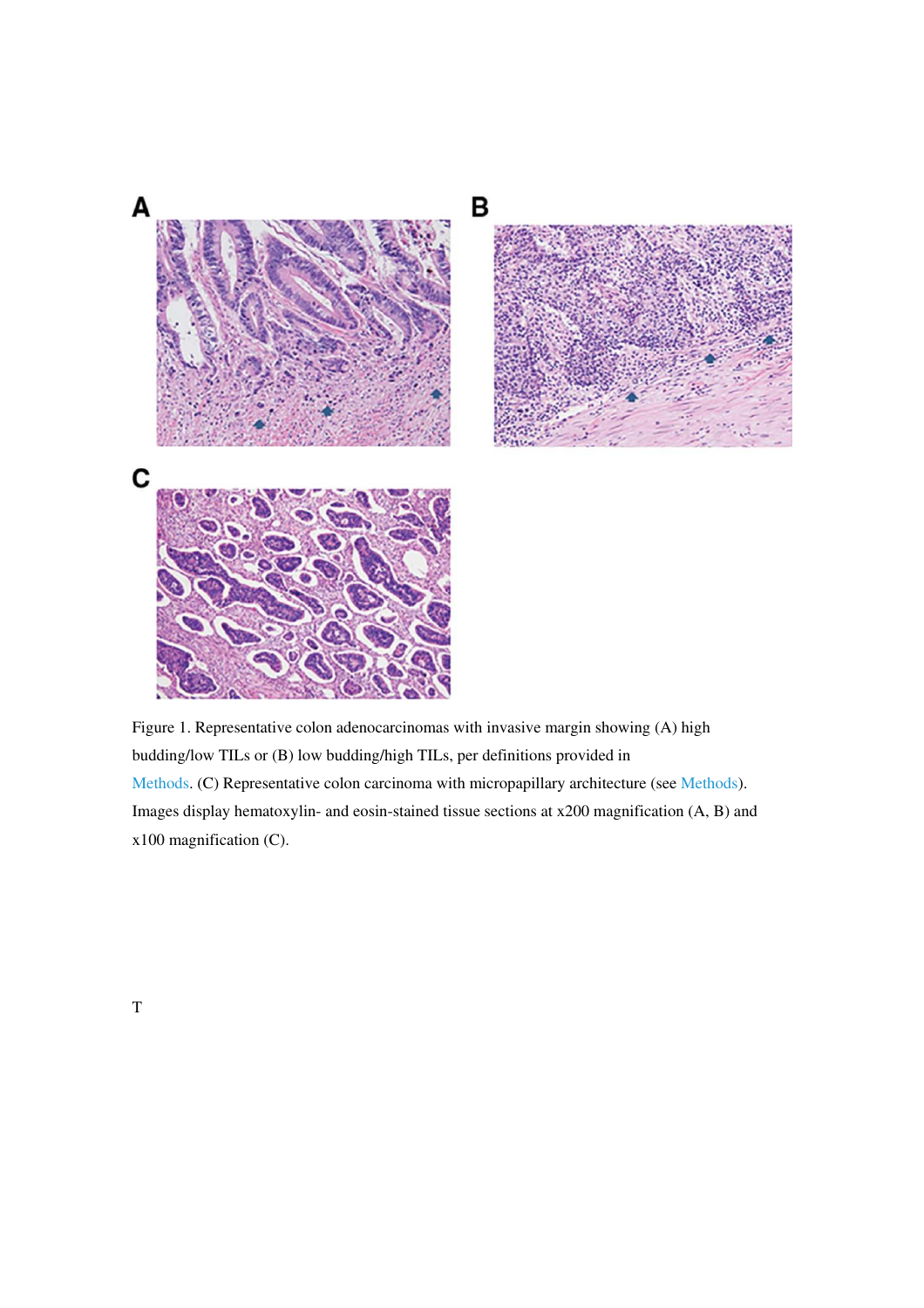|                       | Low TILs<br>$(N = 1132)$ | <b>High TiLs</b><br>$(N = 400)$ | P value                 | Low budding<br>$(N = 699)$ | <b>High budding</b><br>$(N = 833)$ | P value                 | Micropap absent<br>$(N = 1205)$ | Micropap present<br>$(N = 326)$ | P value               |
|-----------------------|--------------------------|---------------------------------|-------------------------|----------------------------|------------------------------------|-------------------------|---------------------------------|---------------------------------|-----------------------|
| Age (years)           |                          |                                 | $0.0775$ <sup>=</sup>   |                            |                                    | $0.6057$ <sup>2</sup>   |                                 |                                 | $0.3520$ <sup>*</sup> |
| Mean (SD)             | 58.0 (10.8)              | 58.8(11.8)                      |                         | 58.0(11.3)                 | 58.4 (10.9)                        |                         | 58.3 (11.3)                     | 57.9 (10.4)                     |                       |
| Median                | 58.0                     | 60.0                            |                         | 59.0                       | 59.0                               |                         | 59.0                            | 58.0                            |                       |
| Range                 | $(23.0 - 85.0)$          | $(19.0 - 86.0)$                 |                         | $(19.0 - 86.0)$            | $(23.0 - 85.0)$                    |                         | $(19.0 - 86.0)$                 | $(31.0 - 5.0)$                  |                       |
| Sex                   |                          |                                 | 0.4937 <sup>h</sup>     |                            |                                    | 0.8362 <sup>b</sup>     |                                 |                                 | 0.7201 <sup>b</sup>   |
| Female                | 535 (47.3%)              | 197 (49.3%)                     |                         | 336 (48.1%)                | 396 (47.5%)                        |                         | 579 (48.0%)                     | 153 (46.9%)                     |                       |
| Male                  | 597 (52.7%)              | 203 (50.8%)                     |                         | 363 (51.9%)                | 437 (52.5%)                        |                         | 626 (52.0%)                     | 173 (53.1%)                     |                       |
| Performance status    |                          |                                 | 0.0435                  |                            |                                    | 0.8363                  |                                 |                                 | 0.3079 <sup>b</sup>   |
| $\Omega$              | 843 (74.5%)              | 318 (79.5%)                     |                         | 528 (75.5%)                | 633 (76.0%)                        |                         | 906 (75.2%)                     | 254 (77.9%)                     |                       |
| 1/2                   | 289 (25.5%)              | 82 (20.5%)                      |                         | 171 (24.5%)                | 200 (24.0%)                        |                         | 299 (24.8%)                     | 72 (22.1%)                      |                       |
| T stage               |                          |                                 | 0.0003 <sup>b</sup>     |                            |                                    | 0.0002 <sup>b</sup>     |                                 |                                 | 0.0329 <sup>b</sup>   |
| T1 or T2              | 145 (12.8%)              | 81 (20.3%)                      |                         | 129 (18.5%)                | 97 (11.6%)                         |                         | 190 (15.8%)                     | 36 (11.0%)                      |                       |
| T3 or T4              | 987 (87.2%)              | 319 (79.8%)                     |                         | 570 (81.5%)                | 736 (88.4%)                        |                         | 1015 (84.2%)                    | 290 (89.0%)                     |                       |
| N stage               |                          |                                 | 0.0001 <sup>h</sup>     |                            |                                    | $< 0.0001$ <sup>b</sup> |                                 |                                 | $0.0010^{h}$          |
| $N1(1-3$ nodes)       | 636 (56.2%)              | 270 (67.5%)                     |                         | 460 (65.8%)                | 446 (53.5%)                        |                         | 739 (61.3%)                     | 167 (51.2%)                     |                       |
| N2 $($ $>4$ nodes)    | 496 (43.8%)              | 130 (32.5%)                     |                         | 239 (34.2%)                | 387 (46.5%)                        |                         | 466 (38.7%)                     | 159 (48.8%)                     |                       |
| Tumor site            |                          |                                 | $< 0.0001$ <sup>b</sup> |                            |                                    | 0.4489 <sup>b</sup>     |                                 |                                 | 0.3057 <sup>b</sup>   |
| Right                 | 534 (47.8%)              | 249 (62.9%)                     |                         | 349 (50.7%)                | 434 (52.6%)                        |                         | 624 (52.4%)                     | 159 (49.2%)                     |                       |
| Left                  | 584 (52.2%)              | 147 (37.1%)                     |                         | 340 (49.3%)                | 391 (47.4%)                        |                         | 566 (47.6%)                     | 164 (50.8%)                     |                       |
| Histologic grade      |                          |                                 | 0.0001 <sup>b</sup>     |                            |                                    | 0.6028                  |                                 |                                 | 0.1786                |
| Poor/undifferentiated | 880 (77.7%)              | 272 (68.0%)                     |                         | 530 (75.8%)                | 622 (74.7%)                        |                         | 916 (76.0%)                     | 236 (72.4%)                     |                       |
| Well/moderate         | 252 (22.3%)              | 128 (32.0%)                     |                         | 169 (24.2%)                | 211 (25.3%)                        |                         | 289 (24.0%)                     | 90 (27.6%)                      |                       |
| KRAS                  |                          |                                 | 0.5117 <sup>b</sup>     |                            |                                    | 0.0749 <sup>b</sup>     |                                 |                                 | 0.5306 <sup>b</sup>   |
| Mutant                | 402 (36.1%)              | 134 (34.3%)                     |                         | 228 (33.2%)                | 308 (37.7%)                        |                         | 427 (36.1%)                     | 109 (34.2%)                     |                       |
| Wild type             | 711 (63.9%)              | 257 (65.7%)                     |                         | 458 (66.8%)                |                                    |                         | 757 (63.9%)                     | 210 (65.8%)                     |                       |
| <b>BRAF</b>           |                          |                                 | < 0.0001                |                            | 510 (62.3%)                        | 0.7374 <sup>b</sup>     |                                 |                                 | 0.3299 <sup>b</sup>   |
|                       |                          |                                 |                         |                            |                                    |                         |                                 |                                 |                       |
| Mutant (V600E)        | 109 (10.0%)              | 89 (23.7%)                      |                         | 88 (13.2%)                 | 110 (13.8%)                        |                         | 151(13.1%)                      | 47 (15.3%)                      |                       |
| Wild type             | 976 (90.0%)              | 286 (76.3 %)                    |                         | 577 (86.8%)                | 685 (86.2%)                        |                         | 1000 (86.9%)                    | 261 (84.7%)                     |                       |
| MMR                   |                          |                                 | $< 0.0001$ <sup>b</sup> |                            |                                    | < 0.0001 <sup>b</sup>   |                                 |                                 | < 0.0001 <sup>b</sup> |
| dMMR                  | 56 (5.0%)                | 97 (24.6%)                      |                         | 97 (14.1%)                 | 56 (6.8%)                          |                         | 132 (11.1%)                     | 21(6.5%)                        |                       |
| <b>pMMR</b>           | 1060 (95.0%)             | 297 (75.4%)                     |                         | 589 (85.9%)                | 768 (93.2%)                        |                         | 1054 (88.9%)                    | 303 (93.5%)                     |                       |
| Treatment arm         |                          |                                 | 0.2043 <sup>h</sup>     |                            |                                    | $0.1358$ <sup>h</sup>   |                                 |                                 | 0.3558                |
| <b>FOLFOX</b>         | 615 (54.3%)              | 232 (58.0%)                     |                         | 372 (53.2%)                | 475 (57.0%)                        |                         | 674 (55.9%)                     | 173 (53.1%)                     |                       |
| $FOLFOX + Cetuximab$  | 517 (45.7%)              | 168 (42.0%)                     |                         | 327 (46.8%)                | 358 (43.0%)                        |                         | 531 (44.1%)                     | 153 (46.9%)                     |                       |

dMMR, deficient mi<br><sup>a</sup> Wilcoxon test.<br><sup>b</sup> Chi-square test.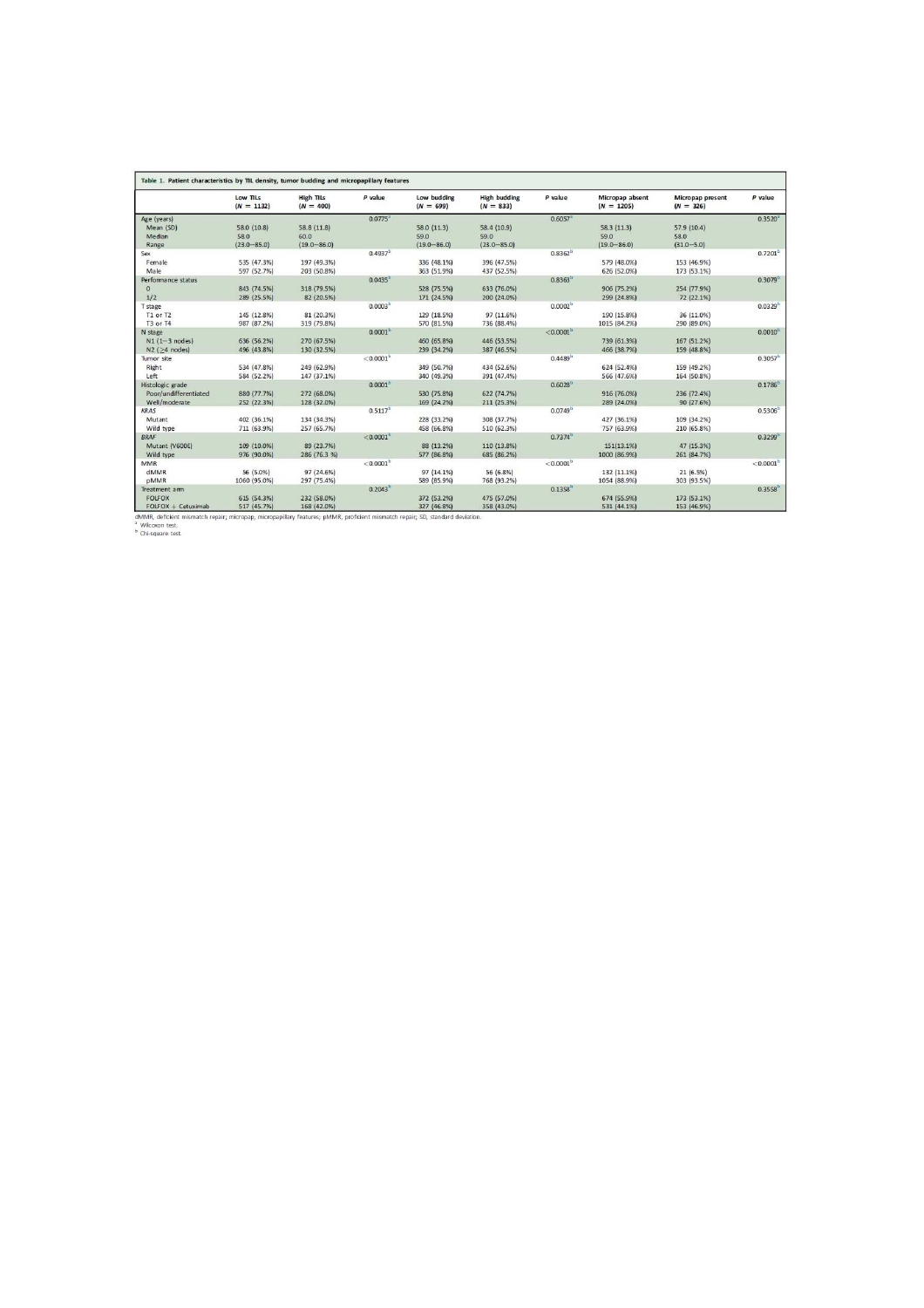

Figure 2. Kaplan-Meier plots of disease-free survival (DFS) in the overall cohort by (A) tumorinfiltrating lymphocytes (TILs), (B) tumor budding, and (C) micropapillary architecture. Also shown is (D), the combined variable of tumor budding/TILs, where the intermediate group includes high budding/high TILs and low budding/low TILs.The tumor budding/TILs combined variable was also analyzed in patients with (E) low-risk (T1-3,N1) and (F) high-risk (T4 and/or N2) stage III tumors.